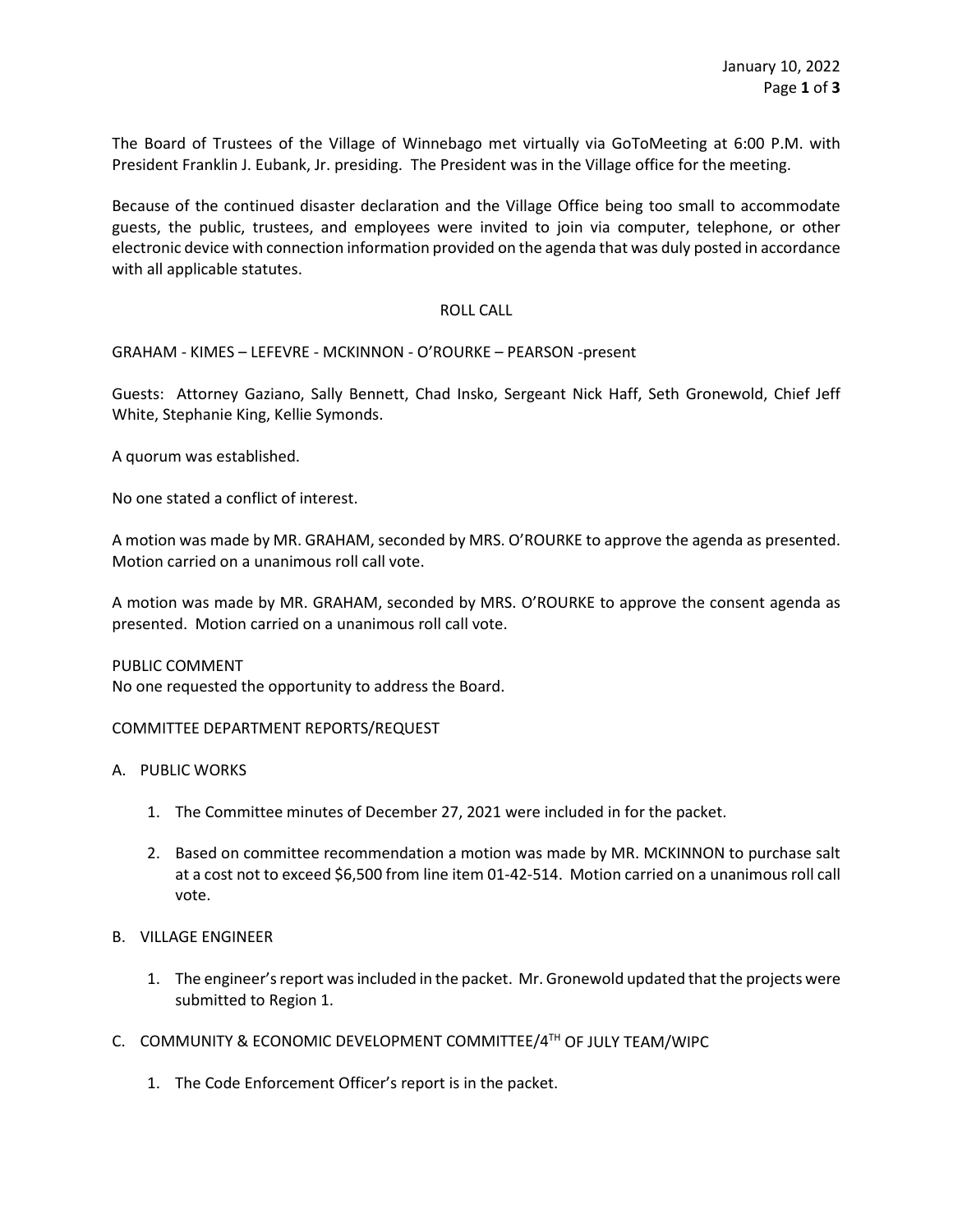## D. VILLAGE ATTORNEY

- 1. A motion was made by MR. PEARSON, seconded by MR. GRAHAM to make the payment to Sullivan's of \$ 50,527 for the rebate for the year December 1, 2020 through November 30, 2021. Motion carried on a unanimous roll call vote.
- E. FINANCE COMMITTEE
	- 1. & 3. Will be discussed after Closed (Executive) Session.
	- 2. The minutes of the December 15, 2021 were included in the packet.

# F. POLICE COMMITTEE

1. A motion was made by MRS. O'ROURKE, seconded by MR. KIMES to increase Officer Sarah McWhirter's pay by \$.50 per hour as of January 1, 2022 as she has successfully completed her probationary period. Motion carried on a unanimous roll call vote

In the future a motion will not be required as a raise will be automatic upon successful completion of the probationary period.

- G. ADMINISTATION TEAM/CLERK
- H. LIQUOR COMMISSION
	- 1. A person is needed to fill a vacancy on the Liquor Commission.
- I. PRESIDENT
	- 1. The President's report was provided in the Board packet.
	- 2. A motion was made by MR. MCKINNON, seconded by MR. LEFEVRE to adopt Resolution 2022- 01R RESOLUTION AUTHORIZING WAIVER OF REQUIREMENT FOR DOLLAR GENERAL TO INSTALL STREET LIGHT AT KASCH DRIVE. Motion carried on a unanimous roll call vote.
	- 3. A motion was made by MR. MCKINNON, seconded by MR. PEARSON to authorize the Village President to sign the General Engineering Agreement with Fehr-Graham for professional services in 2022. Motion carried on a unanimous roll call vote.

| <b>COMMITTEE</b>                          | <b>DATE</b>       | <b>TIME</b> |
|-------------------------------------------|-------------------|-------------|
| <b>Public Works Committee</b>             | January 27, 2022  | 4:00 p.m.   |
| <b>Police Committee</b>                   | January 26, 2022  | 5:30 P.m.   |
| <b>Finance Committee</b>                  | January 18, 2022  | 5:30 p.m.   |
| <b>Community Development</b>              | TBD               | 6:00 p.m.   |
| 4 <sup>th</sup> of July -Family Fest Team | <b>TBD</b>        | 6:00 p.m.   |
| <b>Liquor Commission</b>                  | <b>TBD</b>        | 6:30 p.m.   |
| <b>Errant Water</b>                       | February 14, 2022 | 5:45 p.m.   |
| Admin. Team                               | <b>TBD</b>        | 3:30 p.m.   |

# J. UPCOMING MEETING DATES: